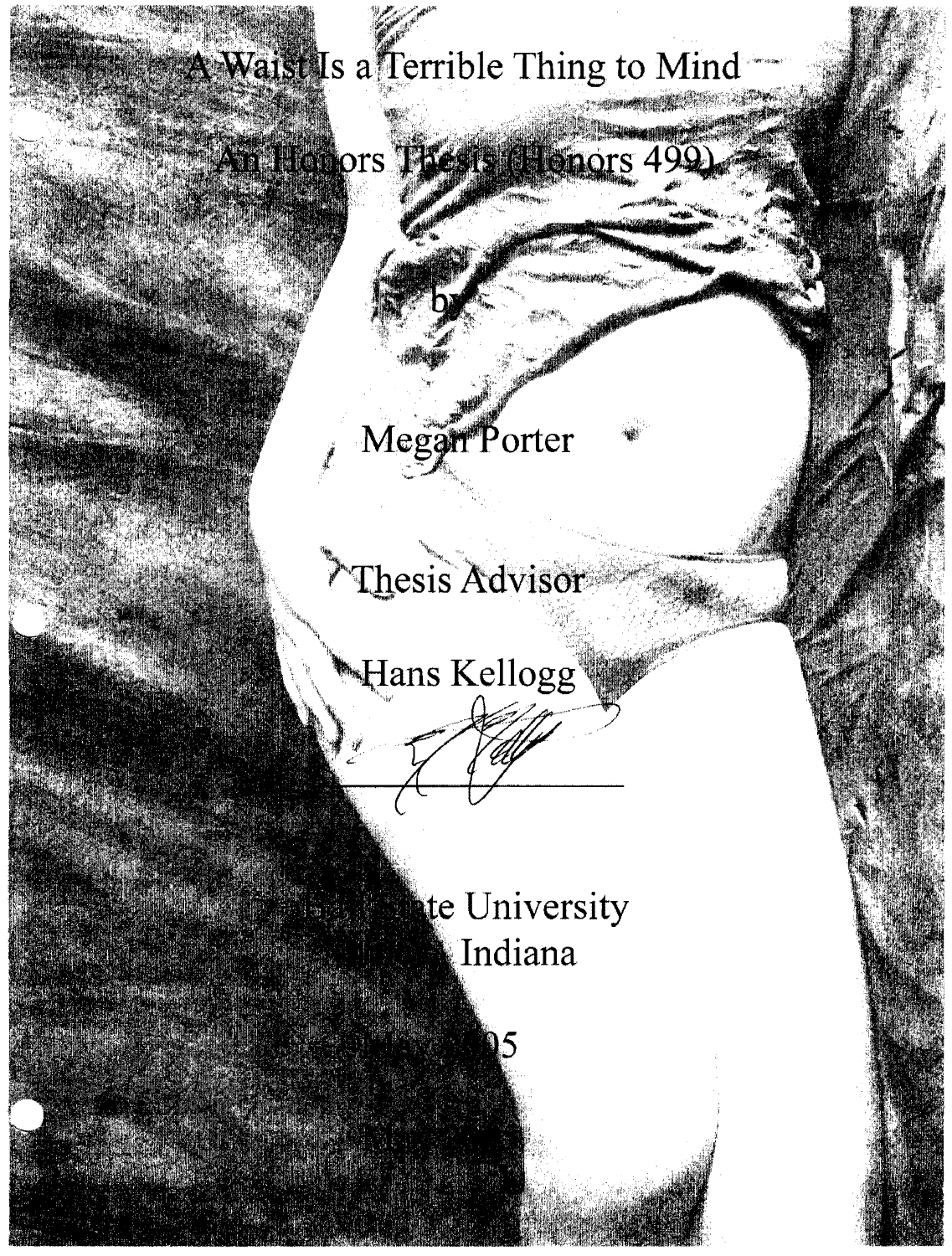#### Abstract

"A Waist Is a Terrible Thing to Mind" is a collection of ten digitally edited photographs which depict a positive image of body fat. The goal of this project is for those who see it to walk away with a better self-image and a new definition of beauty.

### Acknowledgements

ェレサー

-I would like to thank my models who bravely "bared it all."

-I would like to thank my family and friends for their inspiration and support

-I would also like to thank Hans Kellogg for his wonderful suggestions and advice and for going the extra mile to make this project a success.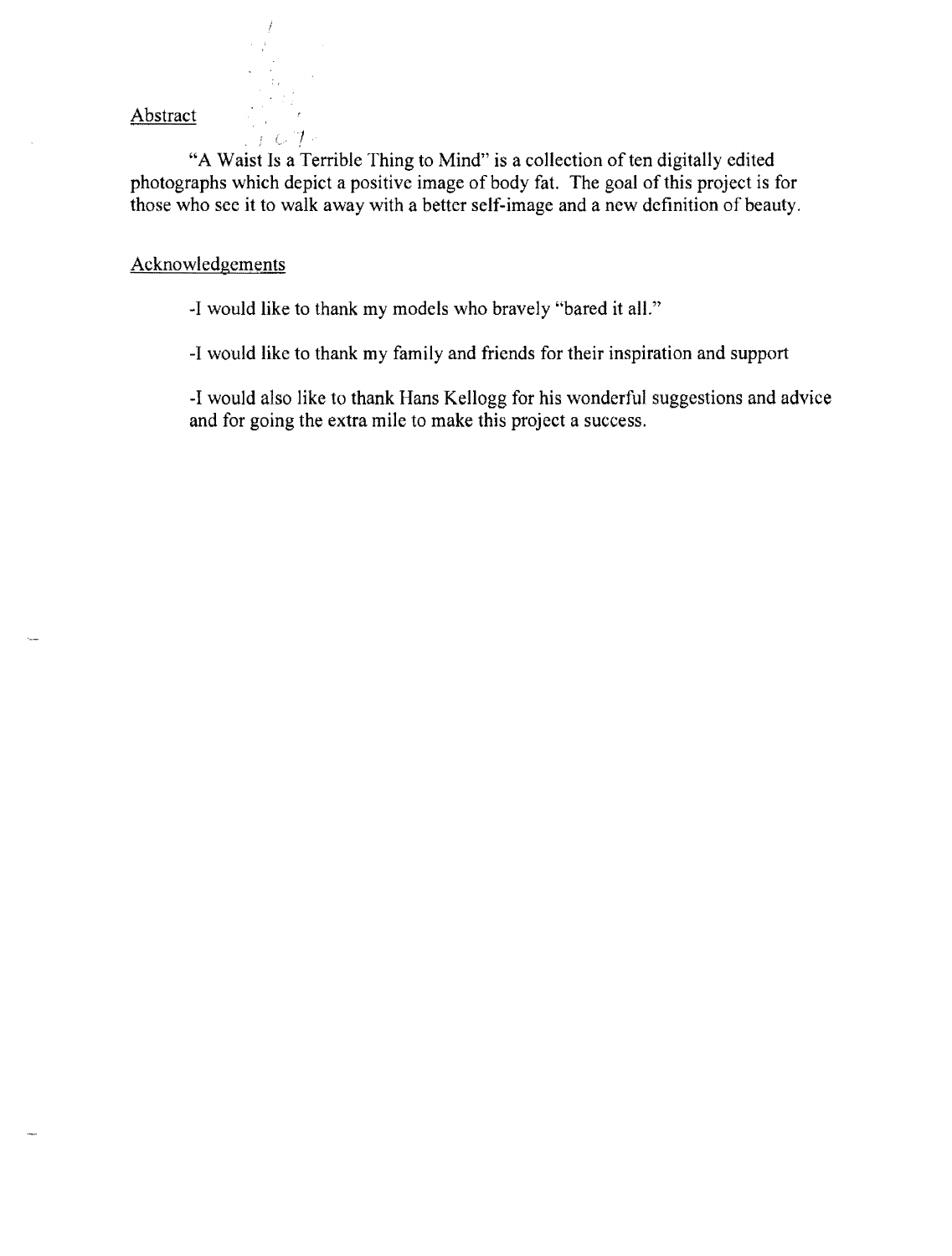### a Waist is a Terrible Thing to Mind

What is "beauty?" In our "the thinner the better" society, we are being constantly assaulted by images of what is considered beautiful by the standards of marketing professionals. We see young men and women with almost fictional-looking abs, butts, thighs, breasts, biceps, etc. parading around on television 24 hours a day. It is difficult to tum on the TV and not feel a little bit guilty about the bag of chips or the handful of chocolate that we may be munching on. But what's worse is that it's not just the sweet and salty snacks that drive us to these feelings ofinadequacy and remorse. It's our bodies themselves that just plain don't correspond with what we're seeing on TV.

The way I see it, we have two options:

1. We can choose to make ourselves miserable, trying desperately through binge exercise and yo-yo dieting to force our bodies to emulate these svelte shapes we've corne to admire (no offense to the atypical few who are naturally shaped like Calista Flockhart or Brad Pitt.)

*OR* 

2. We can stop the "tyranny of the too thin" by accepting our body for exactly what it is: OURS, tummy, arm flab, cellulite and love-handles included!

With this project, I'd like to convince you to choose option number two. My goal is to show you how beautiful *our* bodies, real bodies, with curves and contours and "huggable" parts truly are. I'd like you to see the art in the curve of a hip, the fold of a stomach, the ripple of a thigh and begin to think of your body not in terms of what it could be, but rather in terms of what it is: naturally beautiful.

*So relax, grab a snack, and enjoy!*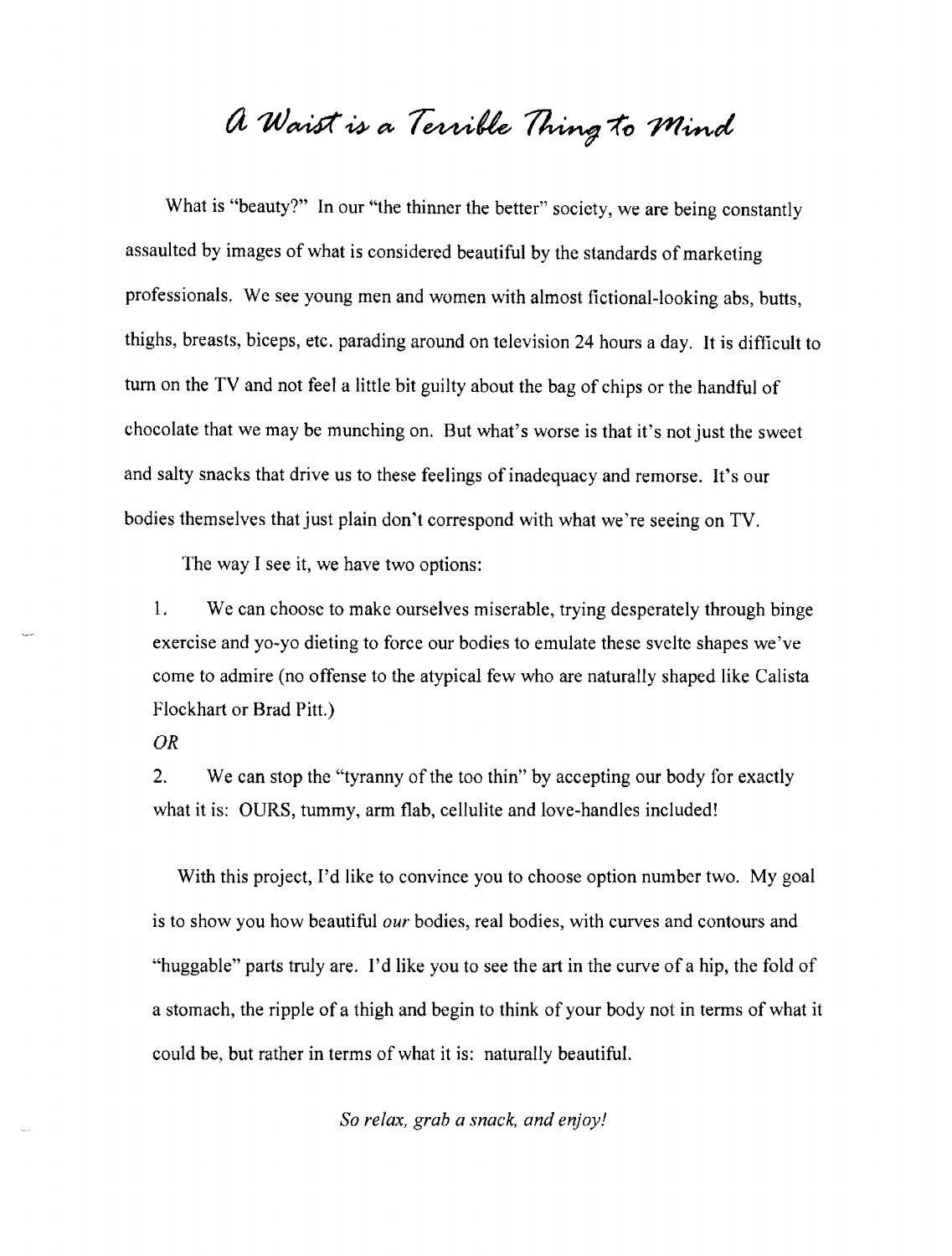### Your Thesis Is About *What?!*

So I'm sure the question on your minds now is "Why?" Why would a student who majored in Spanish and spent a year studying abroad in Costa Rica photograph body fat for her senior thesis. It's a good question and there's a great answer, actually three of them.

When I first came to Ball State University four years ago I was passionate about photography, but shied away from majoring in it for fear of not being able to find a lucrative job after college. A minor, the advisor told me, was just not an option due to the strict standards of the art department. So I fell into studying Spanish and adopted a digital publishing minor because of the two photo classes it offered me access to. The major advantage to this minor was that it had a focus in Photoshop. Through the ITGRA classes I have become familiar with this program and absolutely adore it. So even though I was not studying photography as actively as I would have liked to, or in the way I thought I would be, it remained a passion for me throughout my time here at Ball State. This passion is the first reason that I decided to focus my thesis on photography.

The second reason is that my love for photography will have to take a backseat for a while to a financial and cultural reality. During my time studying abroad in Costa Rica I met a wonderful man and we began a relationship which we have been blessed enough to maintain through trust, love, emails, periodic visits and, of course, enormous phone bills. Now that I have finished my degree, I have made the decision to move to Costa Rica on a more permanent basis to be with him. Although there are a multitude of wonderful things about this "tropical paradise," the easy accessibility of the chemicals and technology required for professional photography is not one of them. For that reason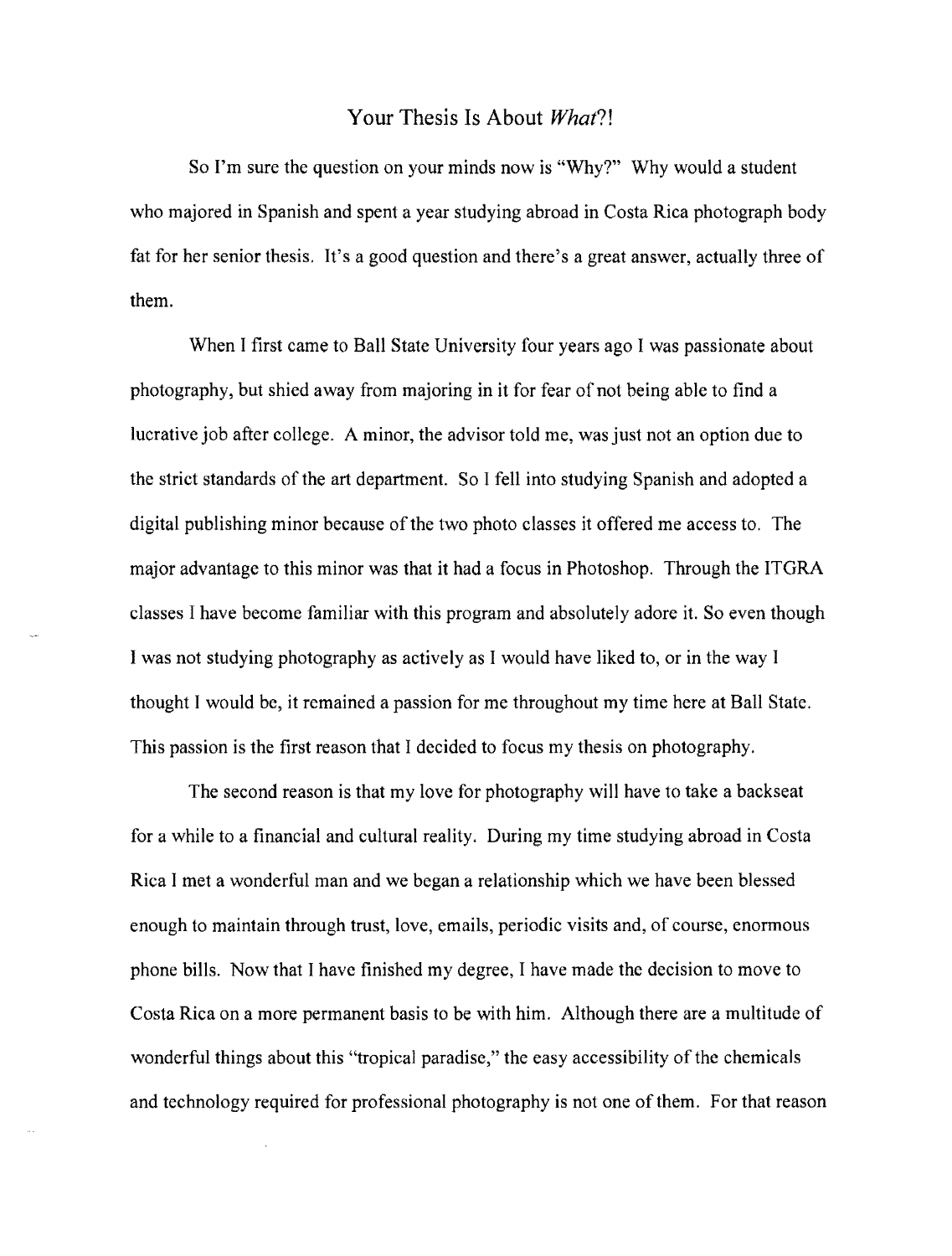I wanted one last chance to create some great photos before adopting a less technologybased lifestyle.

So now we're all on the same page about the photography, but of all the subject matter in the world, why choose to glorify body fat? The answer is simple. Several years ago, I suffered from anorexia. It's not something that I like to talk about, and until recently I didn't even know that was what I had. While my case was fairly mild, I suffered from the same distorted body image that drives people (both female *and* male) to punish their bodies through extreme dieting. Although I have been healthy and enjoying food for many years, I still occasionally catch myself loathing the normal curves of my body and envying the flat stomachs and perfect "assets" I see on television. This project is my reaction to these images constantly thrown at us through the media.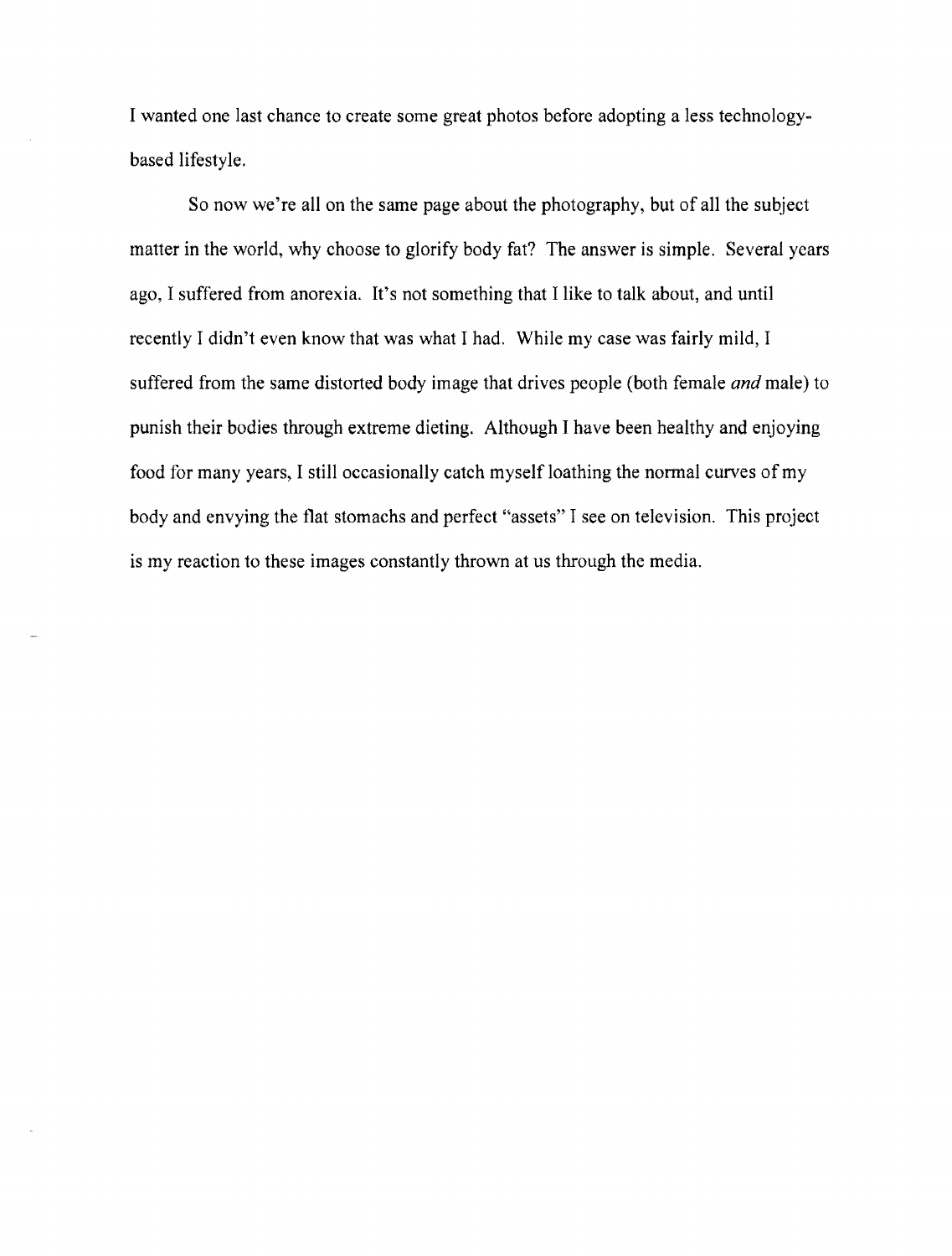### The Project. ..

As you can see, I've made the photos a bit larger than the traditional eight by ten format. I feel that we are so bombarded by images of rail thin and perfectly toned people as the one true standard of beauty, that this message from the media has become "larger than life." So, in order to combat the media's promotion of self-hatred and make sure my photos would get the attention that their message of self-acceptance deserves, I created them on a larger scale.

A few of the photos include words. The purpose of adding the words to the images is for the audience to associate the words (positive words like sexy, beautiful, curvaceous, intelligent, creative, etc.) which are not generally used in association with body fat, with the images and leave the exhibit feeling good about the similar parts of their own bodies. \*Although my models were all female, poor body image is an issue which affects both sexes and the aim of my project is for both women and men to have a more positive body image after viewing the photographs<sup>\*</sup>

While nine of the ten images depict upbeat, optimistic themes, there is one image, the very small waistline, which does not seem to belong. This image is meant as the antithesis of the other photos. A reminder of the sickness we risk becoming a part of if we fall into the trap of believing what the media shows us.

Finally, at the very insightful suggestion of my advisor, I have chosen to mount my artwork in a way which makes it stand out from the wall. We felt that this would help to draw attention to their unique, nontraditional focus. We originally hoped to utilize drywall or wood as frames for the photos, but since the honors college is very protective of its walls, that was no longer a practical idea.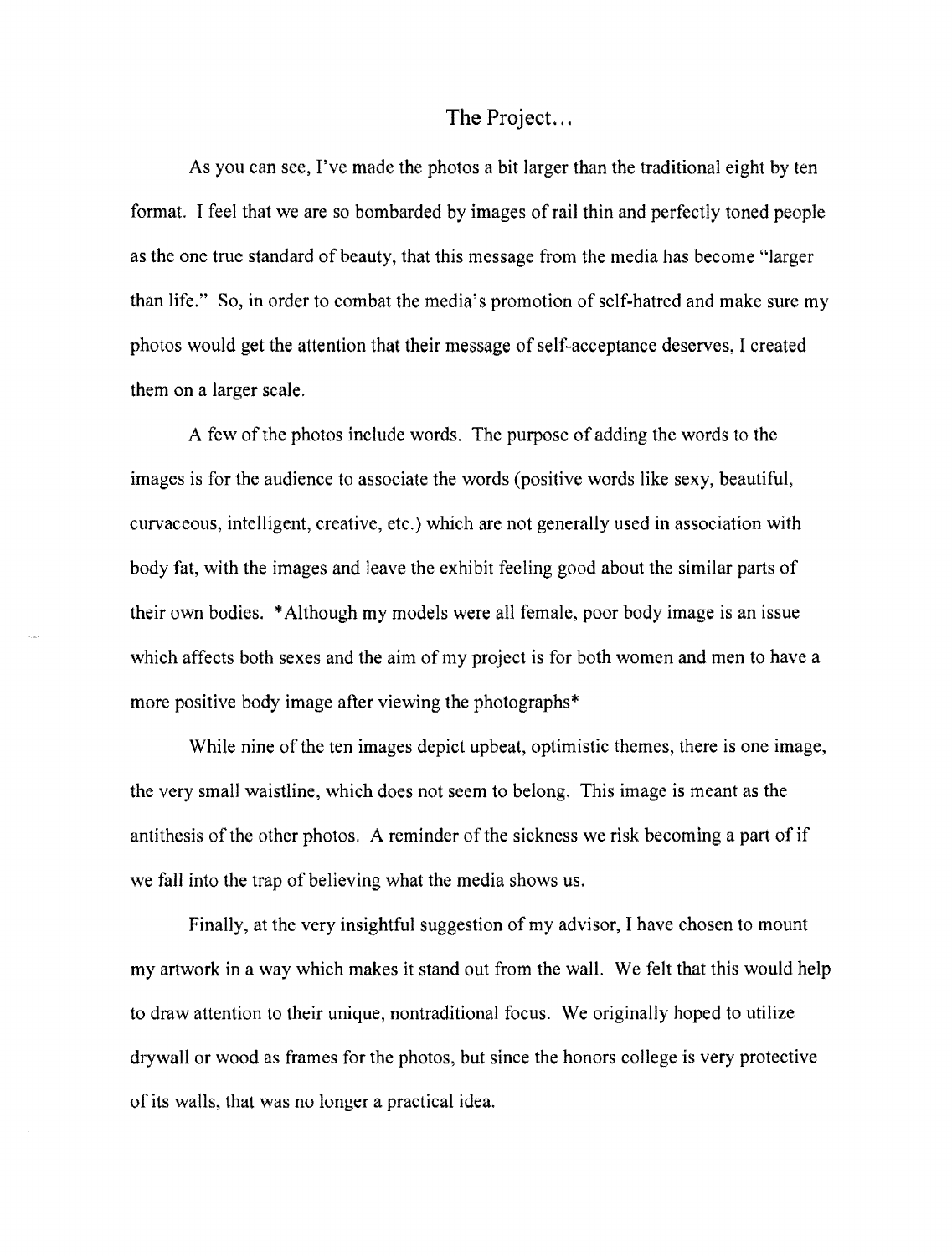A word about the technical aspect of the project. ..

All of the photos used in the exhibition were "born" in a small photography studio within the graphic arts lab. After developing the film, in the case of black and white, or having it developed, in the case of color, I scanned the negatives using the equipment in the basement of Bracken Library. From there, I saved the images at a high resolution (necessary for a quality print) to a CD and went to work.

The first thing I had to do was sort through all of the images and decide which would be among the precious few that would advance to the next stage. Once I had narrowed down the field to the top ten it was time to move on to step two: Photoshop.

As it turned out, my work was cut out for me since there was a significant presence of dust and scratches on the negatives. So that was the first order of business, eliminating the ugly white marks caused by these flaws that marred the quality of the images. In order to accomplish this, I first used a filter to reduce how conspicuous these imperfections seemed. Then I went a step further and zoomed in on the image and "cloned out" (a process using the cloning tool which copies image data from a selected nearby area to cover the blemish) each offending mark effectively eliminating it.

The next stage for the photos was color balance, saturation, and contrast. In this step I decided how dark or light each photo would be and how bold its colors would turn out. At this stage I also utilized what are referred to as duotones in a few of the images. A duotone, just as the word implies, is an image composed of two tones, generally black and another color. This coloration gives the image an antique, classic look.

"Para no aburrirte con el cuento," *(To make a long story short)* as they say in Costa Rica, I achieved the rest of the effects you see in the photos like the superimposed images, the freaky waistline, the cut out words, the checkerboard, etc. through a very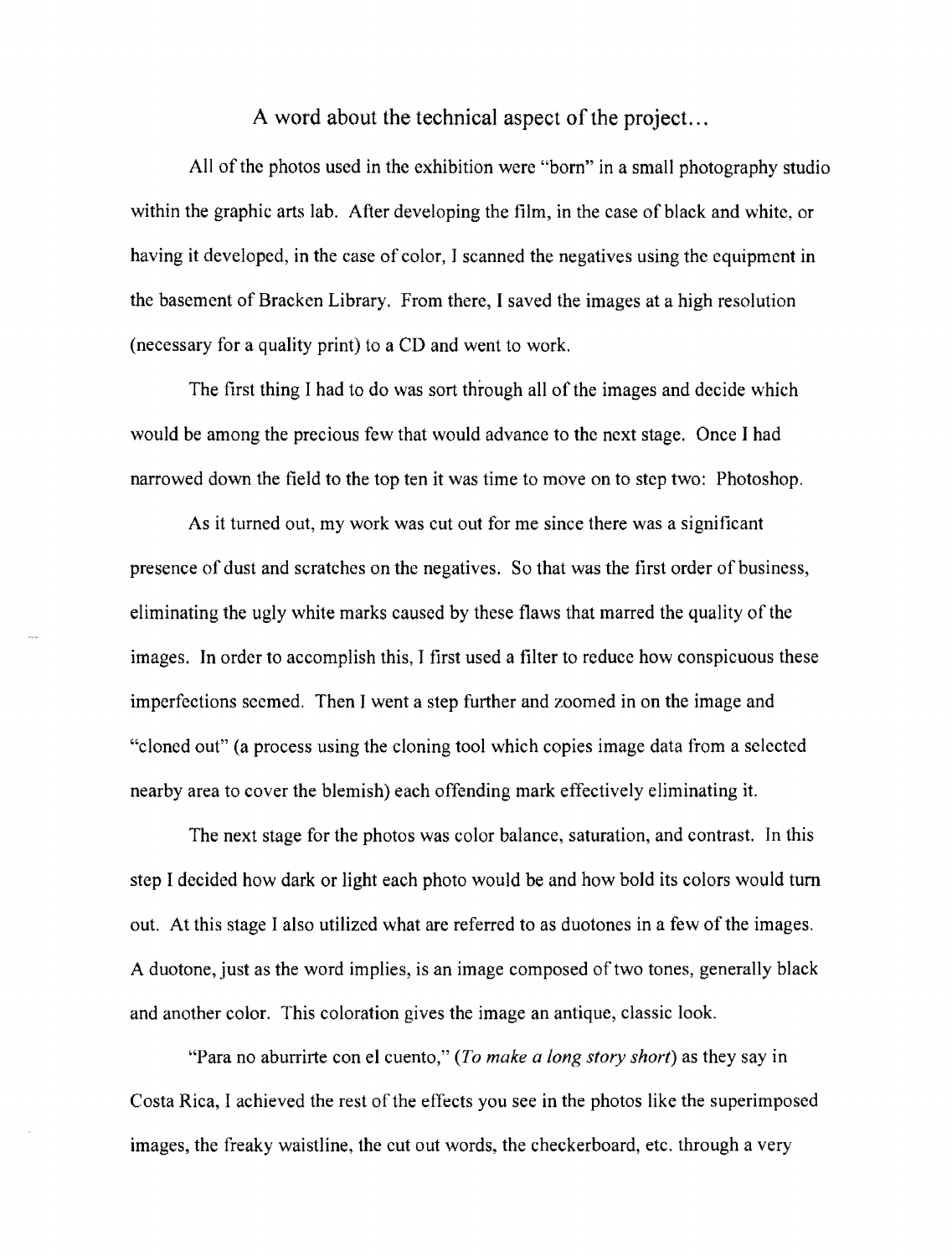time intense and not-all-that-interesting-to-read-about process of working with selections, opacity, layers, text masking, and paths among other Photoshop tools. I will not go into more detail because I would like my audience to focus on the photos themselves more than the process by which they were created. However, if you are genuinely interested in this process, I would be more than happy to talk with you about it.

As you may have noticed after studying the photos, I have deviated from my original plan to utilize both the darkroom and Photoshop opting to produce the images solely through the Photoshop software. The reason for this change is that Photoshop provides me with a way to drastically manipulate my images and adjust fine details in a way that traditional darkroom printing never could.